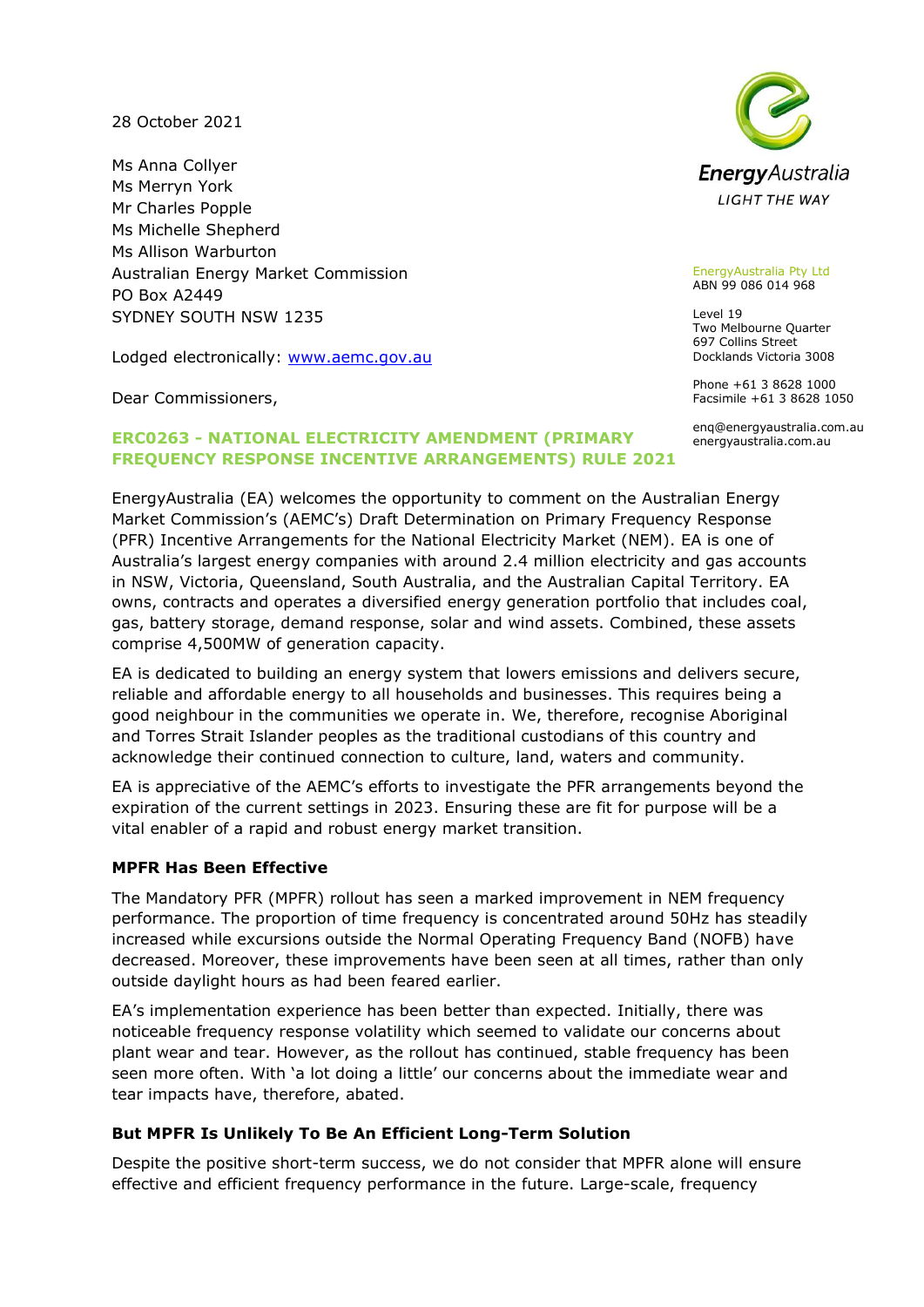responsive synchronous plant is being replaced with Variable, Renewable Energy (VRE) generation and Distributed Energy Resources (DER). In the absence of other developments, we see this will present increasingly significant challenges in maintaining sufficient capacity to keep frequency stable under normal operating conditions. This is a conclusion supported by GHD who see frequency performance deteriorating to levels seen before the introduction of MPFR by mid to late 2020s unless other measures are put in place  $^1$ .

This outcome would likely see increased wear and tear on the remaining generation plant. AEMO has suggested this challenge could be overcome by sourcing additional headroom or footroom from curtailed VRE generation. Further, that MPFR for Distributed Photovoltaic (DPV) and Battery Energy Storage Systems (BESS) could be instituted. Unfortunately, neither of these are likely to be suitable solutions.

As highlighted in the GHD report, both are hostage to variability in fuel source and charge status making the availability of reserves unpredictable. Significant curtailment is also unlikely to perpetuate given it would underwrite the case for network augmentation to relieve it or incentivise increased sector coupling (hydrogen production, desalination etc.) to use the curtailed energy more efficiently. Moreover, as highlighted in Infigen's Lake Bonney Battery trial, instituting MPFR for BESS would have significant impacts on warranted throughput and investment incentives<sup>2</sup>.

#### **Proposed Performance Payments Are Perverse**

The Draft Determination proposes reforming the Causer Pays Procedure to supplement MPFR to get around these problems and incentivise long-term PFR investment. EA strongly supports the intent behind introducing payments for positive frequency contribution. However, we note this approach was developed in the absence of Technical Working Group (TWG) input. Unfortunately, this has resulted in an idiosyncratic and inconsistent approach which is unlikely to deliver the desired PFR investment.

The key issue is that as more headroom is procured, the Regulation Utilisation factor decreases. In turn, this results in a larger unused Regulation Frequency Control Ancillary Service (R-FCAS) costs component, which is smeared across all generators. The clearest example of this is shown in Table C.4 where the scaling factor is below 1. Generator A ends up paying \$100k for the costs of unused R-FCAS. This is despite following its dispatch targets perfectly as shown by the 0 MPF value:

| Scaling  | 0.5 <sub>1</sub> |                |            |                  |             |                   |                     |                                |
|----------|------------------|----------------|------------|------------------|-------------|-------------------|---------------------|--------------------------------|
|          | <b>MWh</b>       | <b>RAW MPF</b> | <b>CPF</b> | Reg allocation   | <b>FPP</b>  | <b>Used Costs</b> | <b>Unused Costs</b> | <b>Total Participant Costs</b> |
| Gen A    | 20               |                |            | <b>\$0.00</b>    | \$0.00      | \$0.00            | $-5100,000,00$      | $-5100,000,00$                 |
| Gen B    | 20               | $-20$          | $-0.4$     | -\$200.000.00l   | \$0.00      | $-S220.000.00$    | $-S100,000,00$      | $-$ \$320,000,00               |
| Gen C    | 10               |                | 0.1        | <b>\$0.00</b>    | \$50,000,00 | <b>\$0.00</b>     | $-S50,000,00$       | <b>\$0.00</b>                  |
| Residual | $-50$            | -301           | $-0.6$     | $-$ \$300,000,00 | \$0.00      | $-S330.000.00$    | $-S250,000,00$      | $-$ \$580,000.00               |

A similarly perverse outcome is seen if Generator C contributes any more than 10 MWh. Despite *positively* contributing to frequency performance, the costs of unused R-FCAS swamp its performance payment such that it ends up paying overall:

<sup>&</sup>lt;sup>1</sup> GHD, Enduring Primary Frequency Response – Power System Operation and Strategic Regulatory Advice, page ii.

<sup>2</sup> Infigen, Submission to Frequency Control Rule Changes, page 9.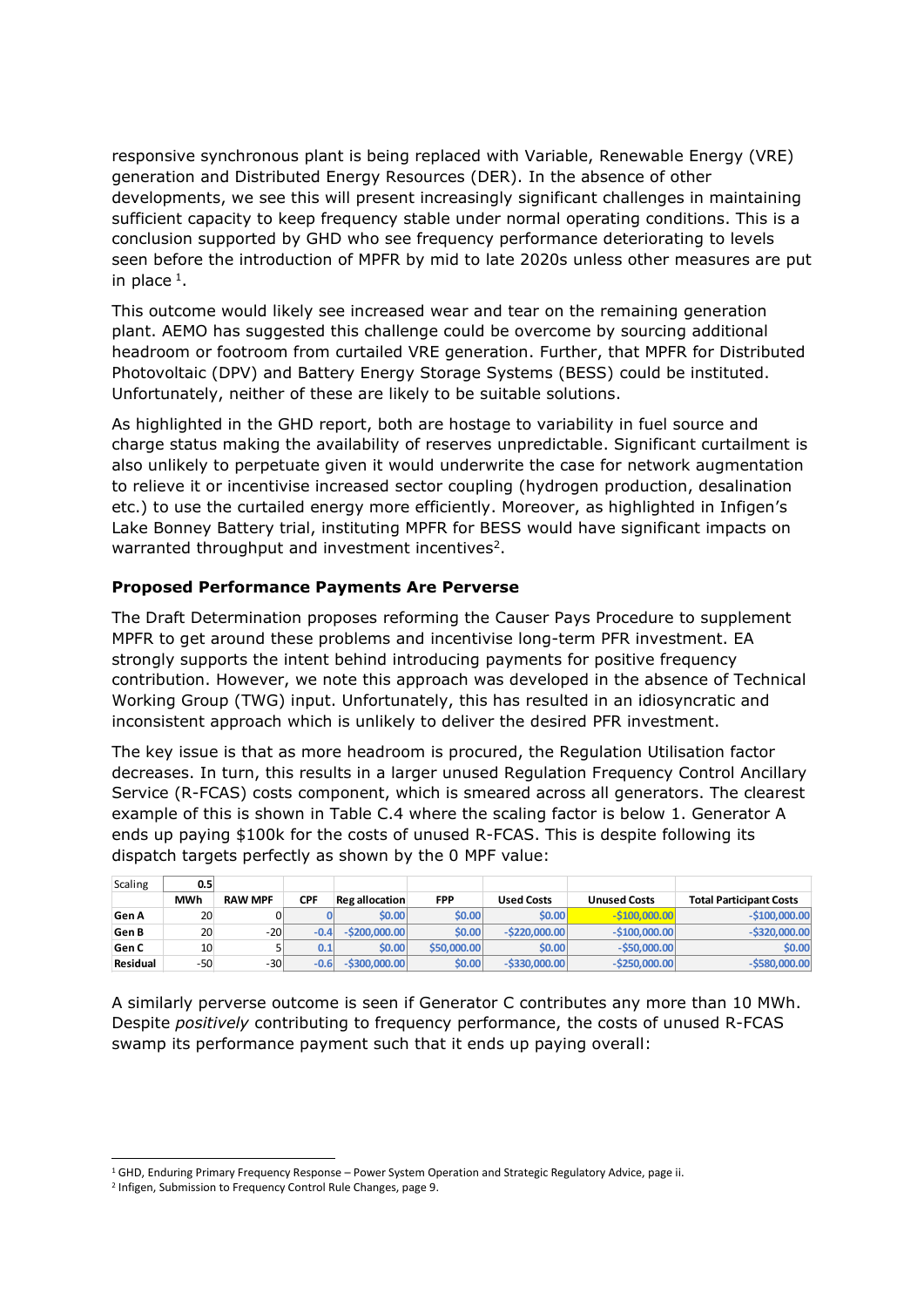| Scaling  | 0.5 <sub>1</sub> |                |        |                      |               |                   |                     |                                |
|----------|------------------|----------------|--------|----------------------|---------------|-------------------|---------------------|--------------------------------|
|          | <b>MWh</b>       | <b>RAW MPF</b> | CPF    | <b>Regallocation</b> | <b>FPP</b>    | <b>Used Costs</b> | <b>Unused Costs</b> | <b>Total Participant Costs</b> |
| Gen A    | 20               |                |        | <b>\$0.00</b>        | <b>\$0.00</b> | <b>\$0.00</b>     | $-S100,000,00$      | $-S100.000.00$                 |
| Gen B    | 20               | $-20$          | $-0.4$ | $-S200,000,00$       | \$0.00        | $-S220.000.00$    | $-S100,000,00$      | $-$ \$320,000,00               |
| Gen C    | 25               |                | 0.1    | <b>\$0.00</b>        | \$50,000,00   | \$0.00            | $-S125.000.00$      | $-575.000.00$                  |
| Residual | -50              | $-30$          | $-0.6$ | $-S300,000,00$       | \$0.00        | $-S330.000.00$    | $-S250,000,00$      | $-$ \$580,000.00               |

These outcomes undermine the proposed approach. Indeed, generators with better frequency performance would have worse outcomes than under the current Causer Pays Procedure. It is, therefore, hard to see how improved frequency performance would be efficiently incentivised.

## **The Efficiency-Efficacy Trade-Off Needs Further Thought**

The reformed Causer Pays approach might be rehabilitated by allocating unused R-FCAS costs only if they were less than the corresponding positive performance payment. Positive performance payments could also be scaled to offset unused R-FCAS costs. Both would ensure that a generator would not face a net negative outcome when contributing positively to frequency performance. Alternatively, a Double-Sided Causer Pays (DSCP) framework could be pursued as recommended by GHD.

Unfortunately, none of these measures is likely to result in the necessary investment incentives when combined with the current MPFR settings. As shown in Figure D.1 of the Draft Determination, the largest frequency improvements have come from those generators above 200MW enabled for MPFR. However, applying MPFR on all generators undermines the ability of a 'little to do a lot'. Moreover, with MPFR settings being so tight, deviation pricing is unlikely to provide much in the way of additional value to underpin investment business cases.

The degree to which the efficacy and efficiency of future PFR arrangements can and should be traded off requires further deliberation. Per our earlier submission, we consider this is best achieved via a Reliability Panel review of the Frequency Operating Standards (FOS). Lacking such deliberation, there is a risk that the optimal balance between the efficacy and efficiency of future PFR arrangements will not be struck.

# **The Future Is Now, But More Time Is Required**

The issues above will ramify as more highly responsive synchronous generation retires. Unfortunately, this is likely to occur sooner rather than later. GHD's forecasts about frequency deterioration later this decade are based on the Integrated System Plan's (ISP's) Central Scenario. However, GHD notes that if the ISP Step Change scenario plays out, deterioration will be accelerated by four or more years.

EA considers that the current rate of change is already well beyond that predicted in the Central scenario. This is a view AEMO endorsed earlier this year in a letter to the Australian Energy Regulator (AER):

*"AEMO considers that the future NEM is currently developing more in line with the Fast Change scenario than the Central scenario…"<sup>3</sup>*

More recently, AEMO has strengthened its view. That is, by nominating the Step Change scenario as the most likely of all ISP scenarios in its response to the ISP Delphi Panel weighting survey<sup>4</sup>.

<sup>&</sup>lt;sup>3</sup> AEMO, Impact of Recent Policy Announcements on Project Energy Connect Benefits, page 1.

<sup>4</sup> AEMO, Scenario Weighting in the ISP Stakeholder Workshop Presentation, page 17.